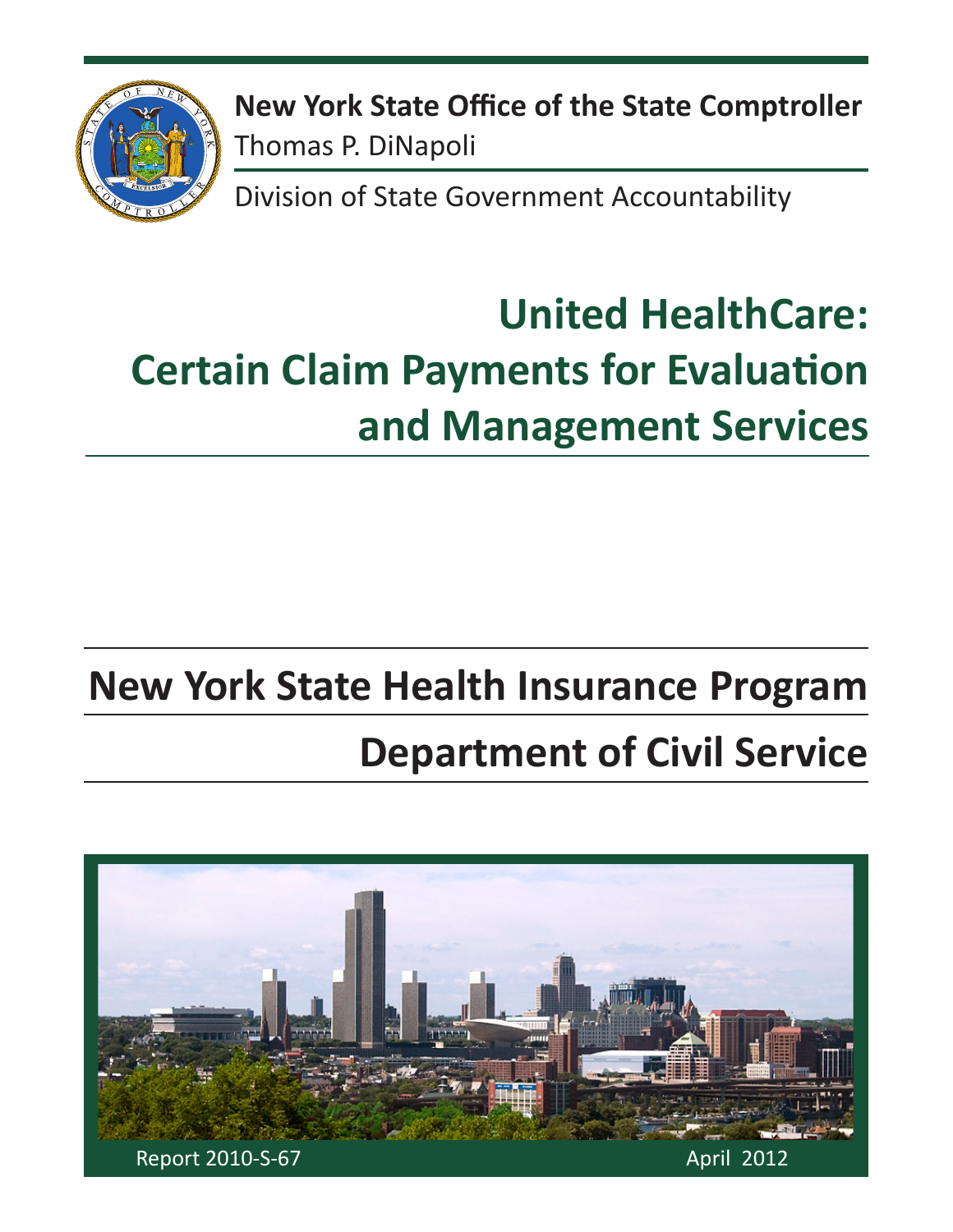### **Executive Summary**

#### **Purpose**

To determine if United HealthCare (United) made excessive claim payments due to providers' improper use of Modifier 25 (for evaluation and management services related to other medical procedures).

#### **Background**

The New York State Health Insurance Program (NYSHIP) provides health insurance coverage to active and retired State, participating local government and school district employees and their dependents. The Empire Plan is the primary health benefits plan for NYSHIP. The Department of Civil Service contracts with United to provide medical/surgical coverage under the Plan. United's payments for medical procedures include increments for certain evaluation and management (E/M) services that are necessary before and/or after the performance of a procedure. Normally, United does not allow additional payments for E/M services, unless such services are significant and separately identifiable (i.e., above and beyond the usual preoperative and postoperative care associated with the main procedure). In 2009, United paid over \$59 million for about 1.5 million services submitted with a modifier 25.

#### **Key Findings**

- For 27 (12.6 percent) of the 214 claims we tested, a significant and separately identifiable E/M service was not provided. On one claim, for example, United paid a provider \$561 for a lesion removal and another \$204 for a purported E/M service. However, there was no indication in the medical records that a significant and separately identifiable E/M service was, in fact, provided. Thus, the provider should not have billed (and United should not have paid) the additional \$204 for the E/M service.
- We estimate, with a 90 percent confidence level, that United overpaid between \$3.2 million and \$7.8 million during our audit period because providers improperly applied Modifier 25 to their claims.
- Because of the large volume of claims, United officials relied extensively on the integrity of providers to submit their claims properly. Consequently, United had not formally assessed the risk of Modifier 25 abuse and taken steps to identify providers with aberrant E/M billing patterns.

#### **Key Recommendations**

• Improve controls to ensure that payments related to Modifier 25 are appropriate. Steps should include analysis of claims with Modifier 25 to identify providers with aberrant billing patterns, educating providers about the correct use of Modifier 25, and recovering overpayments for the improper use of Modifier 25, as appropriate.

#### **Other Related Audits/Reports of Interest**

[New York State Health Insurance Program: Inappropriate Billing for Outpatient Consultation](http://osc.state.ny.us/audits/allaudits/093008/07s20.pdf)  [Services \(2007-S-20\)](http://osc.state.ny.us/audits/allaudits/093008/07s20.pdf)

[New York State Health Insurance Program: Upcoding of Selected Evaluation and Management](http://osc.state.ny.us/audits/allaudits/093007/06s11.pdf)  [Services \(2006-S-11\)](http://osc.state.ny.us/audits/allaudits/093007/06s11.pdf)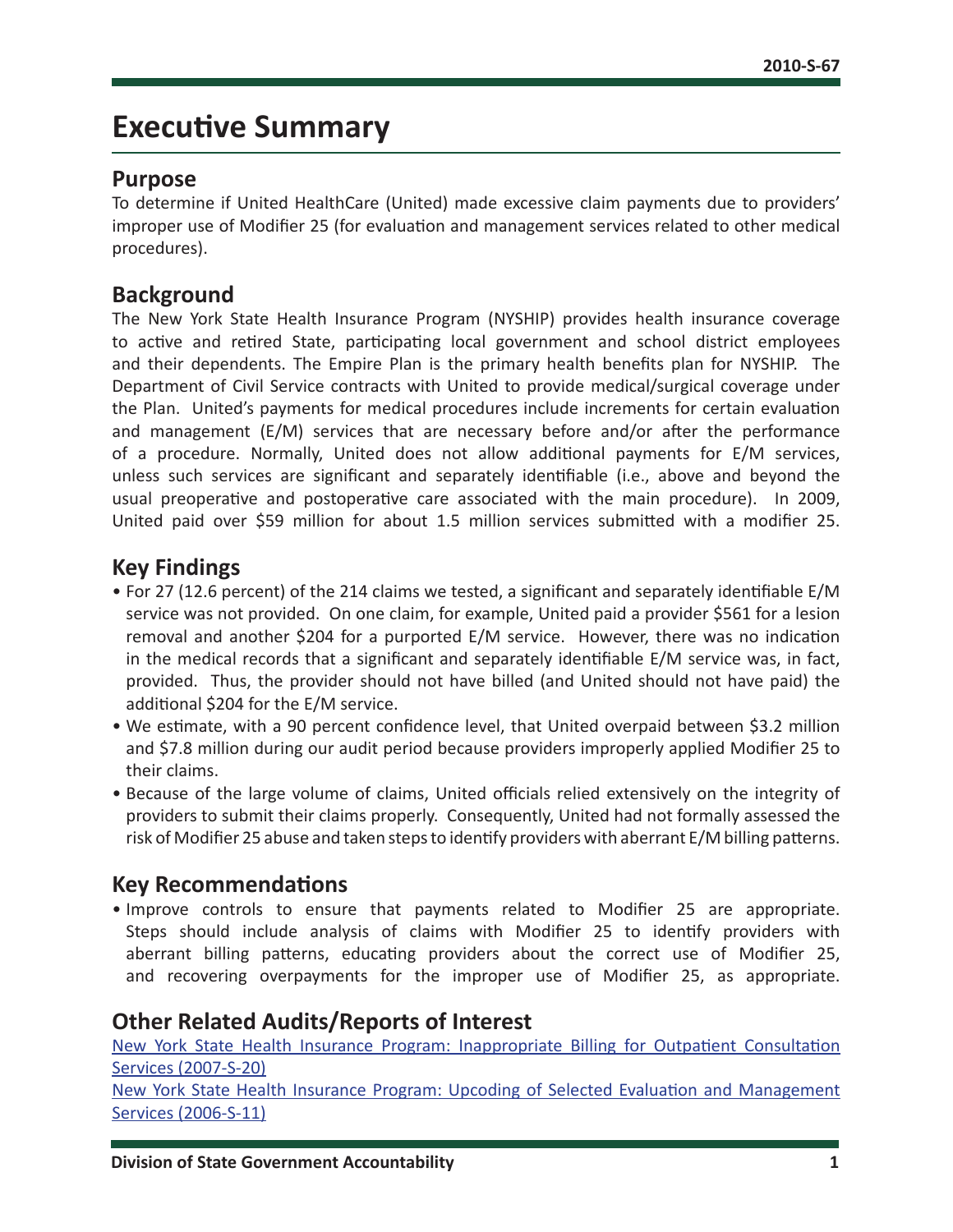### **State of New York Office of the State Comptroller**

#### **Division of State Government Accountability**

April 6, 2012

Mr. Carl Mattson Vice President, Empire Plan United HealthCare National Accounts 900 Watervliet Shaker Road - Suite 105 Albany, New York 12205

Dear Mr. Mattson:

The Office of the State Comptroller is committed to providing accountability for tax dollars spent to support government operations. This fiscal oversight is accomplished, in part, through our audits, which determine whether entities contracting with the State are fulfilling contract responsibilities. Audits can also identify strategies for reducing costs, improving operations and strengthening controls that are intended to safeguard assets.

Following is a report of our audit of the New York State Health Insurance Program entitled *United HealthCare, Certain Claim Payments for Evaluation and Management Services*. This audit was done according to the provisions of the contract between the Department of Civil Service and United HealthCare and the State Comptroller's authority under Article V, Section 1 of the State Constitution and Article II, Section 8 of the State Finance Law.

This audit's results and recommendations are resources for you to use in effectively managing your operations and in meeting the expectations of taxpayers. If you have any questions about this report, please feel free to contact us.

Respectfully submitted,

*Office of the State Comptroller Division of State Government Accountability*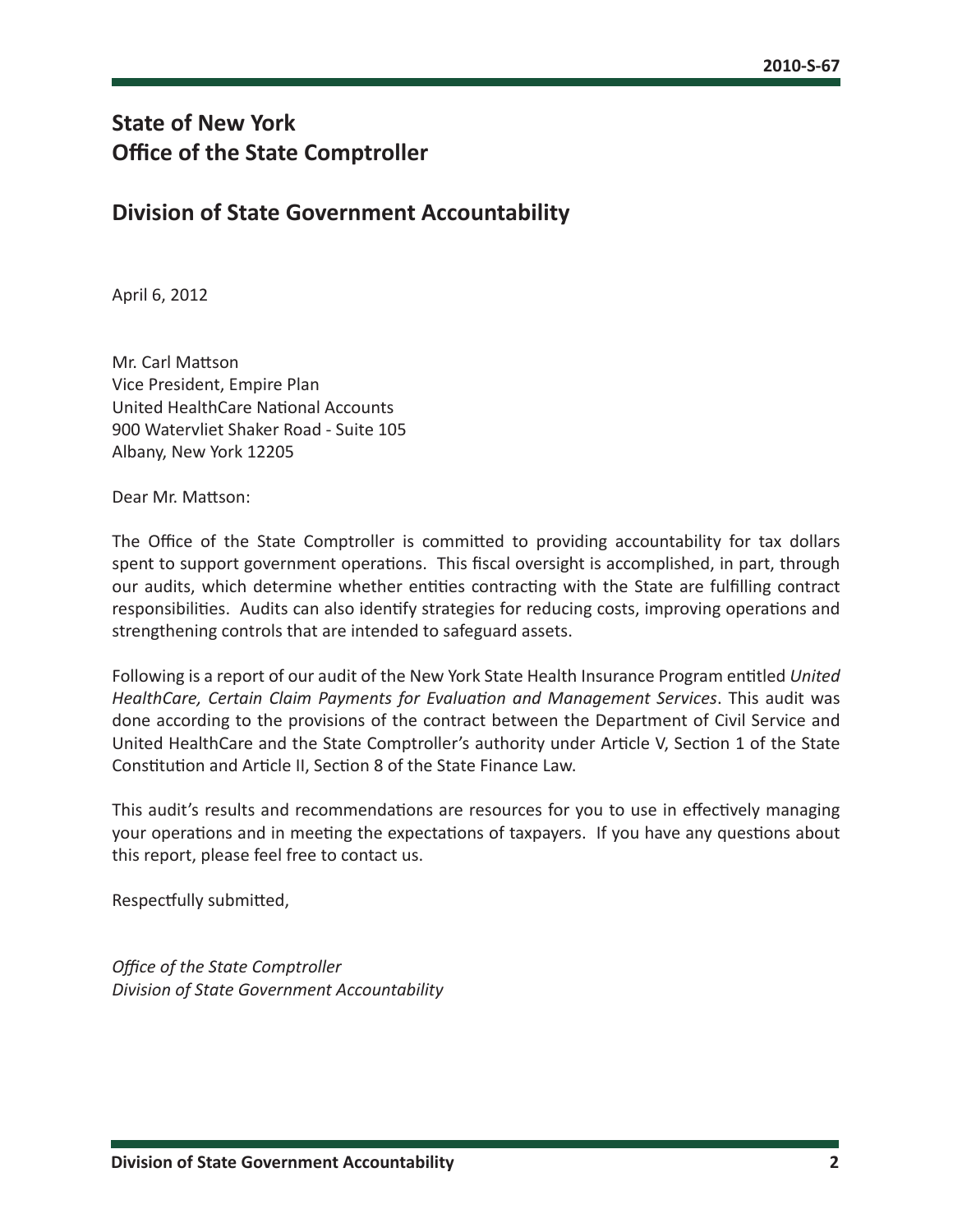### **Table of Contents**

| Background                                        | 4 |
|---------------------------------------------------|---|
| <b>Audit Findings and Recommendations</b>         |   |
| <b>Improper Payments for Modifier 25 Services</b> | 5 |
| Recommendations                                   | 6 |
| <b>Audit Scope and Methodology</b>                |   |
| Authority                                         | 8 |
| <b>Reporting Requirements</b>                     | 8 |
| Contributors to the Report                        | 9 |

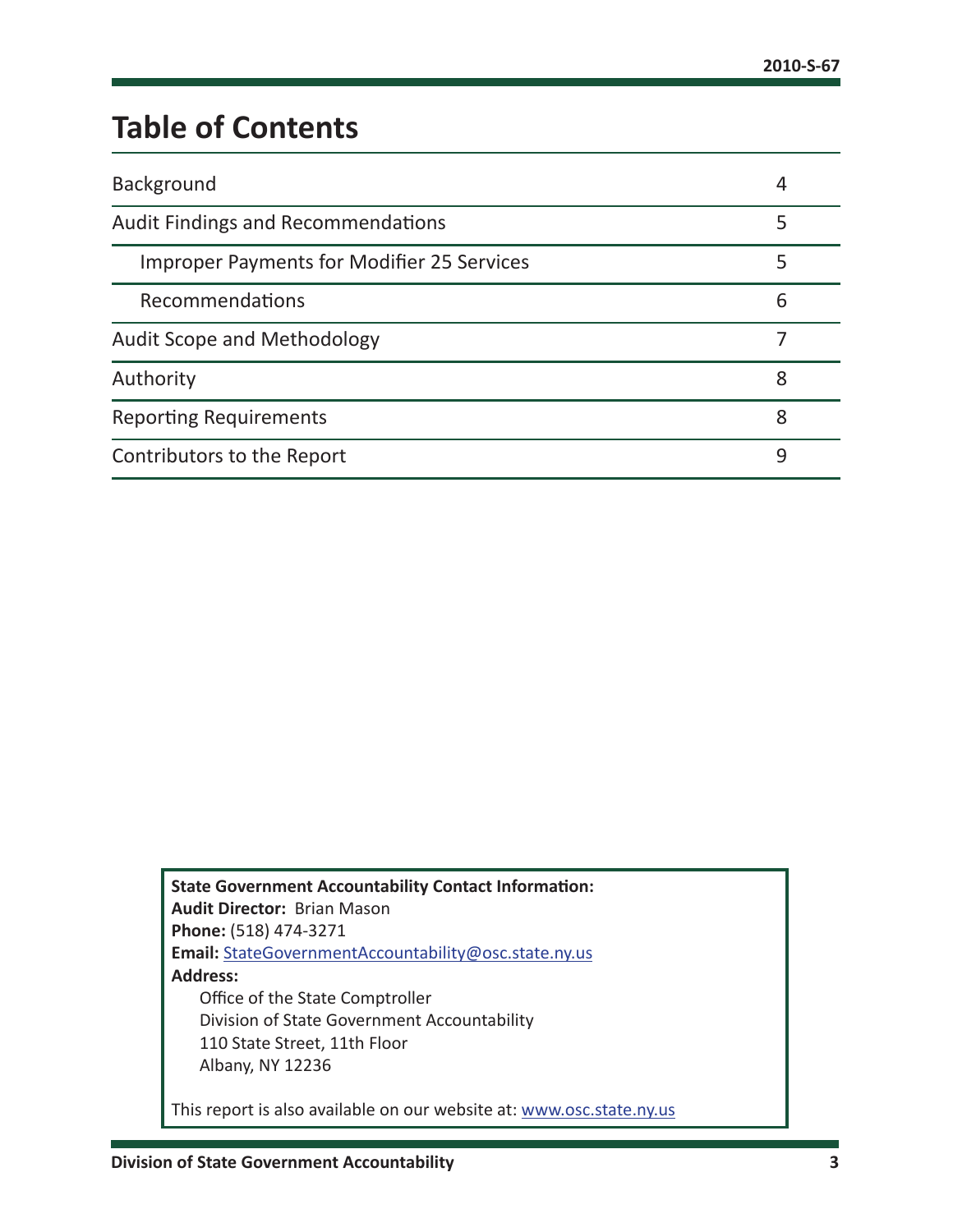### <span id="page-4-0"></span>**Background**

The New York State Department of Civil Service (Civil Service) is responsible for administering the New York State Health Insurance Program (NYSHIP). NYSHIP provides health insurance coverage to more than 1.2 million active and retired State, participating local government and school district employees and their dependents. NYSHIP includes several health plan options, of which the Empire Plan is by far the largest. Nearly 1.1 million of the more than 1.2 million individuals covered by NYSHIP are members of the Empire Plan. Civil Service contracts with United HealthCare (United) to process and pay medical and surgical claims for services provided to Empire Plan members. United processes over 21 million claims a year for the Empire Plan and made claim payments totaling about \$1.9 billion in 2009.

United has contracts with a broad network of medical service providers. These providers agree to accept a prescribed rate plus a nominal co-payment from the Plan member as payment in full for their services. United also pays for services of out-of-network providers, generally at higher rates than services provided by in-network providers. Plan members utilizing out-of-network providers generally incur higher out-of-pocket costs than members utilizing in-network providers.

United's payments for medical procedures include certain evaluation and management (E/M) services that are necessary prior to the performance of the procedure. However, if a provider performs an E/M service on the same day as another medical procedure, and the E/M service is significant and separately identifiable (i.e., above and beyond the usual care associated with the main procedure), United will allow a separate and additional payment for the E/M service. To obtain this payment, the medical provider must prepare a claim using "modifier code 25." In 2009, United paid over \$59 million for about 1.1 million E/M services claimed with modifier code 25.

In 2005, the federal Department of Health and Human Services (DHHS) issued a report on the use of modifier 25 in the Medicare program during 2002. According to the DHHS report, 35 percent of claims that included modifier 25 did not meet Medicare's prescribed requirements for using it. Moreover, DHHS estimated that \$538 million of improper payments resulted from misuse of modifier 25.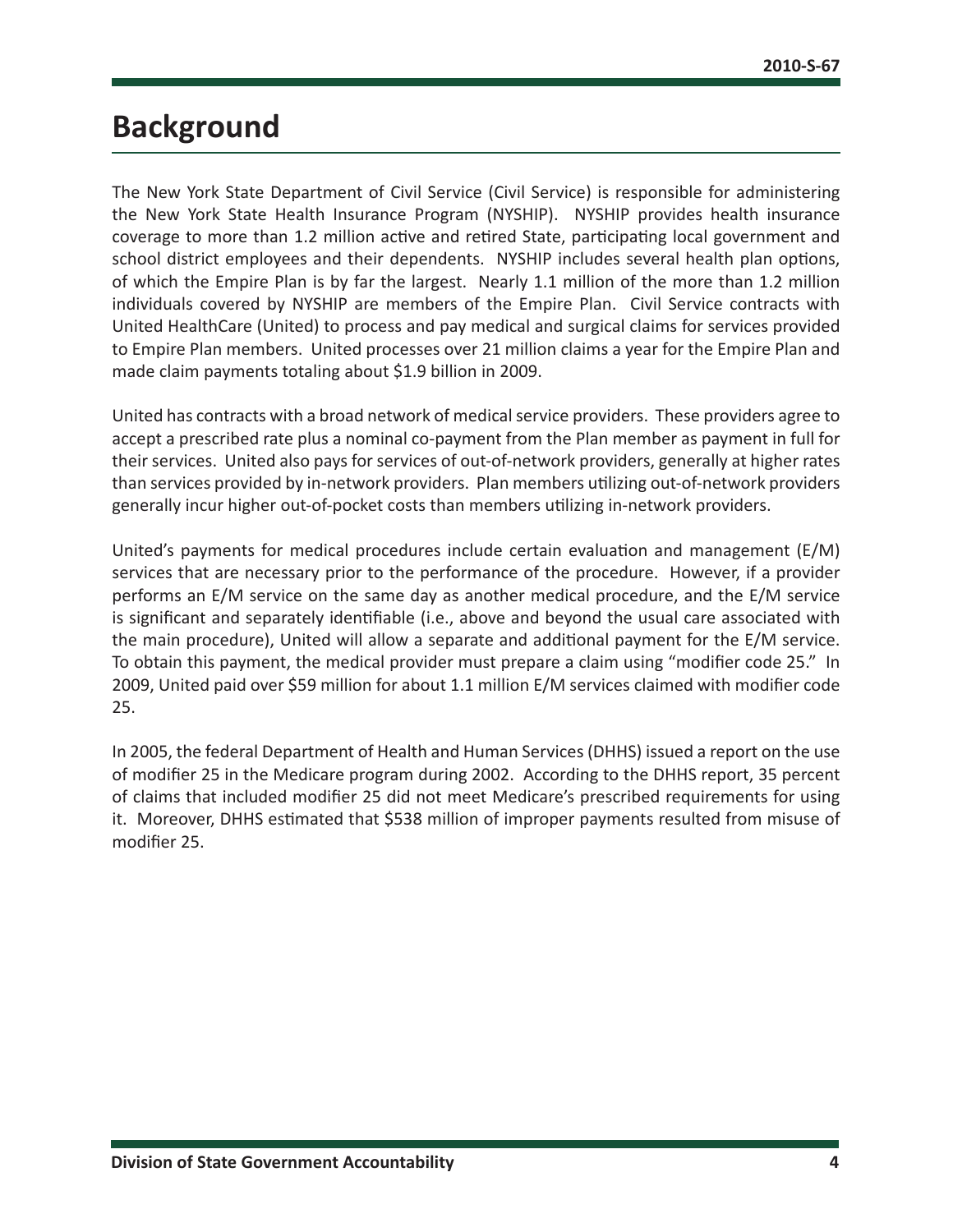### <span id="page-5-0"></span>**Audit Findings and Recommendations**

#### **Improper Payments for Modifier 25 Services**

In 2009, there were 2,055 providers who applied modifier 25 to 50 percent or more of their claims. This includes 448 providers who applied modifier 25 to 90 percent or more of their claims. The following table summarizes the numbers of providers who used modifier 25 on 50 percent or more of their claims in 2009 and the corresponding E/M payments United made to those providers.

| Percentage of Claims   |                  |            |                |            |                  |            |
|------------------------|------------------|------------|----------------|------------|------------------|------------|
| Using Modifier 25      | $50 - 89%$       |            | $90 - 100\%$   |            | Totals           |            |
|                        |                  | \$         |                | \$         |                  | \$         |
|                        |                  | Amounts    |                | Amounts    |                  | Amounts    |
| Ranges of Total Claims |                  | Paid for   |                | Paid for   |                  | Paid for   |
| Including E/M Services | $#$ of Providers | Modifier   | # of Providers | Modifier   | $#$ of Providers | Modifier   |
| in 2009                |                  | 25         |                | 25         |                  | 25         |
|                        |                  | (in 000's) |                | (in 000's) |                  | (in 000's) |
| 0-49 E/M Services      | 666              | 969        | 188            | 382        | 854              | 1,351      |
| 50-99 E/M Services     | 302              | 862        | 100            | 435        | 402              | 1,297      |
| 100-499 E/M Services   | 454              | 3,278      | 130            | 1,442      | 584              | 4,720      |
| 500-999 E/M Services   | 95               | 2,219      | 20             | 719        | 115              | 2,938      |
| $=$ or $> 1,000$ E/M   |                  |            |                |            |                  |            |
| Services               | 90               | 8,351      | 10             | 1,669      | 100              | 10,020     |
|                        |                  |            |                |            |                  |            |
| Totals                 | 1,607            | \$15,679   | 448            | \$4,647    | 2,055            | \$20,326   |

As the table indicates, United paid about \$20.3 million to providers who included modifier 25 on 50 percent or more of their E/M claims. Of this, \$4.6 million was paid to providers who used modifier 25 on 90 percent or more of their claims. As noted previously, providers in general applied modifier 25 only about 23 percent of the time. Because many providers applied modifier 25 to 50 percent or more of their claims (and some of those providers applied modifier 25 to more than 90 percent of their claims), we concluded there was considerable risk that certain providers made improper claims for modifier 25 E/M services.

From our random sample of 214 payments for E/M services, we found 27 claims (12.6 percent of the sample) in which the services did not meet the established criteria of being significant and separately identifiable from the basic medical procedures that were performed. On one claim, for example, a provider billed United for a lesion removal and an E/M service during a single appointment. United paid the provider \$561 for the lesion removal and another \$204 for the E/M service. However, the medical records indicated the lesion removal was the sole purpose of the appointment. Moreover, reimbursement for the provider's normal evaluation of the patient and determination of treatment was included in the standard payment (\$561) for the procedure. The medical records had no indication of any significant and separately identifiable service. Consequently, the provider should not have billed (and United should not have paid) the \$204 for the E/M service.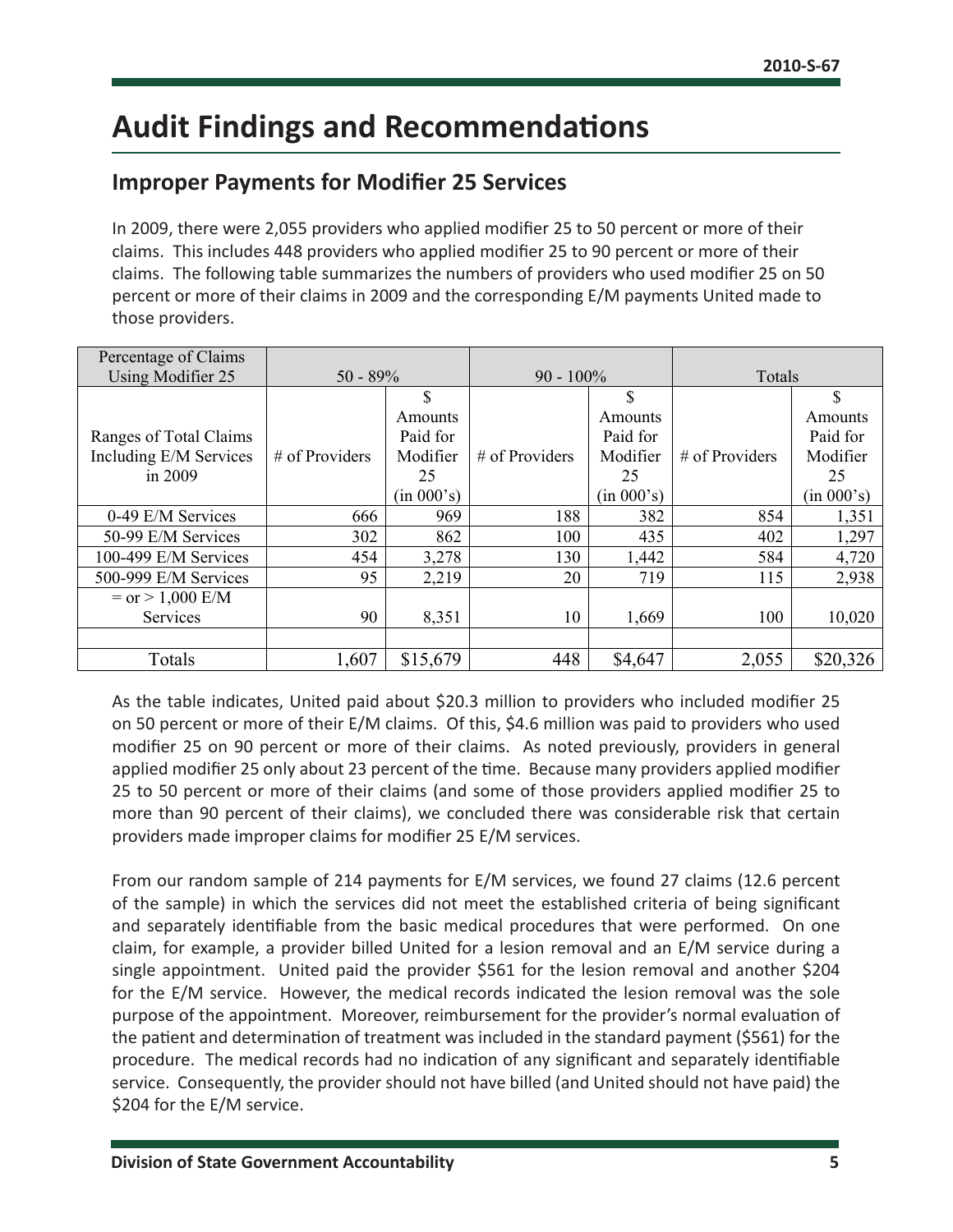<span id="page-6-0"></span>For the 27 improper claims for E/M services we identified, United paid \$3,284. Although the amount of a single improper E/M service payment was not large, the aggregate amount of improper payments for many thousands of such claims would be significant. Thus, using statistical sampling techniques, we projected the 27 overpayments to the 861,016 payments for modifier 25 E/M services (totaling \$52 million) in our audit population. Based on this projection, we estimate (with a 90 percent confidence level) that United overpaid between \$3.2 million and \$7.8 million for claims for E/M services including modifier 25 in 2009.

United reviewed the 27 claim payments we found improper and agreed with us in 25 (92.6 percent) of the cases. As noted previously, however, United processes over 21 million claims annually for the Empire Plan. Because of the large volume of claims, United officials rely extensively on the integrity of providers to submit correct claims. Officials stated that the providers are responsible to properly identify and claim the procedures they perform. Consequently, United has not formally assessed the risk of abuse of modifier 25 and taken steps to identify providers with aberrant E/M billing patterns.

United has performed some outreach and education on the proper use of modifier 25. Specif ically, United's website includes policies on when the use of modifier 25 is appropriate and the documentation required to support modifier 25 E/M claims. Nonetheless, the probable overpayments of millions of dollars, due to the improper use of modifier 25, warrants increased oversight and monitoring by United. Consequently, we encourage United to develop and implement cost effective controls to help reduce improper modifier 25 claims and the corresponding overpayments. Modifier 25 clarifications, targeted to providers who claim E/M services the most often, could help reduce the amount of such claims. In addition, as priorities and resources permit, United should review the claims of higher risk providers and recover any overpayments identified.

#### **Recommendations**

- 1. Develop and distribute formal guidance which clarifies the proper use of modifier 25 for claims preparation and submission.
- 2. Perform a formal risk assessment of providers' use of modifier 25 and follow-up with providers exhibiting unusual modifier 25 billing patterns.
- 3. As priorities and resources permit, review the claims of higher risk providers and recover any overpayments identified.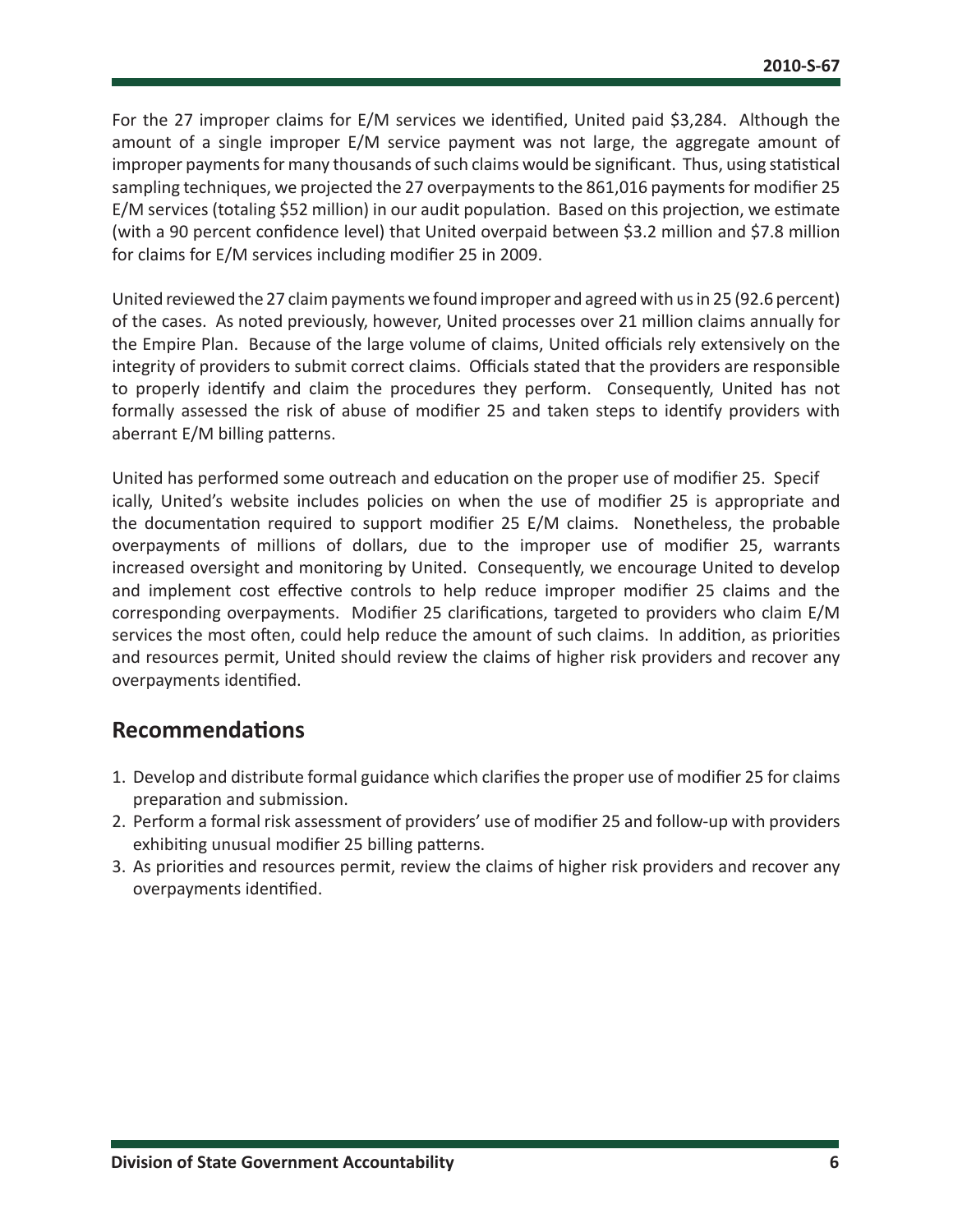### <span id="page-7-0"></span>**Audit Scope and Methodology**

We conducted our performance audit in accordance with generally accepted government auditing standards. Our audit focused on payments for claims using modifier 25 for E/M procedures that were not significant and separately identifiable from other procedures performed on the same day during the year ending December 31, 2009.

To accomplish our objective, we interviewed United officials and reviewed pertinent procedures to assess United's controls for ensuring that modifier 25 claims were billed and paid properly. In 2009, United paid for nearly 5 million E/M services totaling about \$324 million. Of these payments, 1,145,420 claims (23 percent of all E/M services) totaling about \$59 million included modifier 25. From the 1,145,420 modifier 25 services, we eliminated 227,411 services totaling \$4 million that United paid secondary to Medicare. We also eliminated 56,993 services totaling \$3.1 million because E/M service was not coupled with another service on the date in question. From the remaining 861,016 payments for modifier 25 services (totaling about \$52 million), we randomly selected 214 payments (totaling \$37,736) for testing.

We asked United to obtain the medical records from the practitioners for each sampled claim. We used the State Comptroller's clinical staff, certified in medical coding, to review the medical records and determine if the E/M services met the requirements for a modifier 25 service. Clinical staff employed by United also reviewed the same medical records.

We conducted our performance audit according to generally accepted government auditing standards. Those standards require that we plan and perform the audit to obtain sufficient, appropriate evidence to provide a reasonable basis for our findings and conclusions based on our audit objectives. We believe that the evidence obtained provides a reasonable basis for our findings and conclusions based on our audit objectives.

In addition to being the State Auditor, the Comptroller performs certain other constitutionally and statutorily mandated duties as the chief fiscal officer of New York State. These include operating the State's accounting systems; preparing the State's financial statements; and approving State contracts, refunds, and other payments. In addition, the Comptroller appoints members (some of whom have minority voting rights) to certain boards, commissions, and public authorities. These duties may be considered management functions for purposes of evaluating organizational independence under generally accepted government auditing standards. In our opinion, these functions do not affect our ability to conduct independent audits of program performance.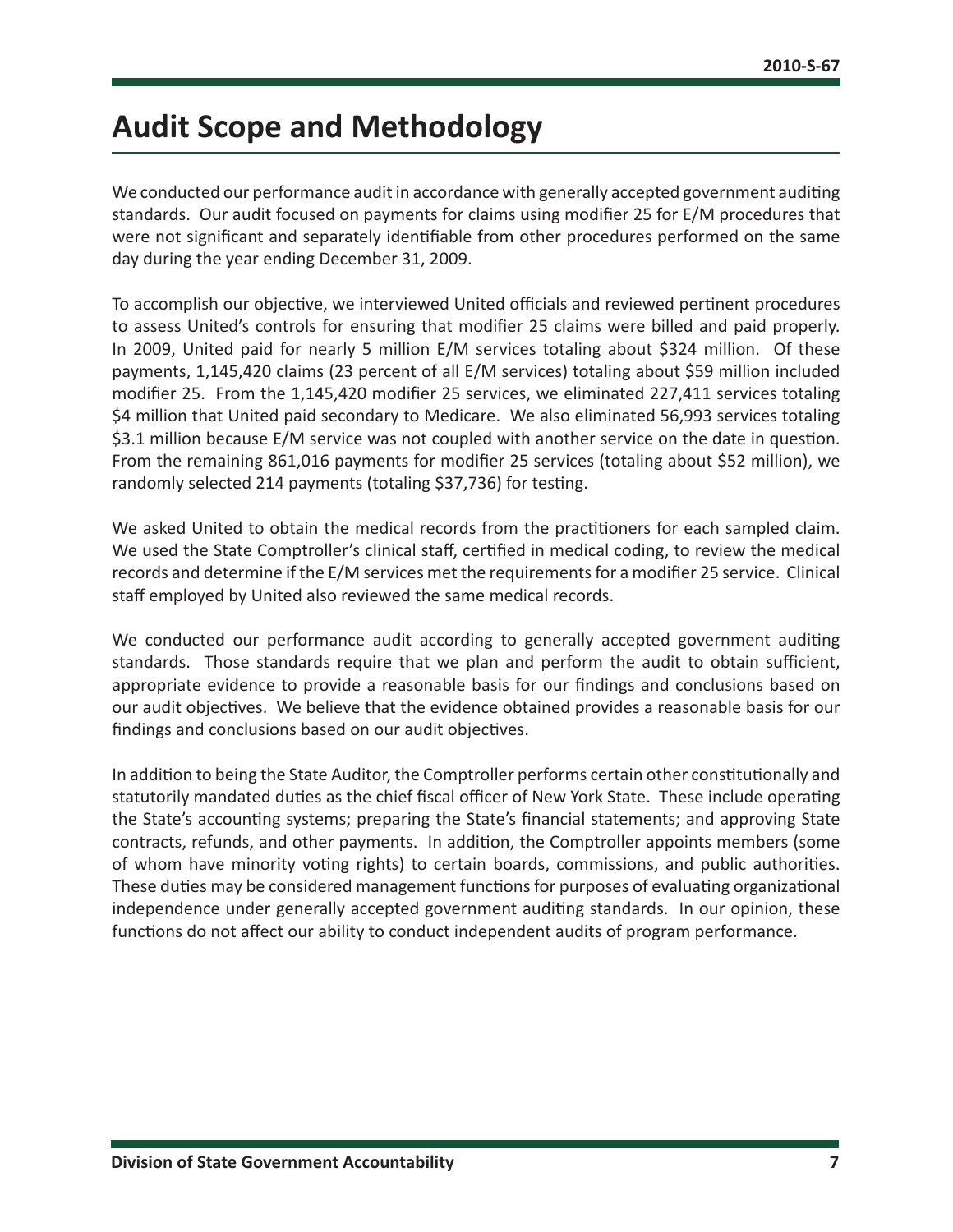### <span id="page-8-0"></span>**Authority**

The audit was performed pursuant to the State Comptroller's authority as set forth in Article V, Section 1 of the State Constitution and Article II, Section 8 of the State Finance Law. The audit was also done pursuant to provisions in the contract between Civil Service and United.

### **Reporting Requirements**

We provided preliminary copies of the matters contained in this report to United officials for their review and formal comments. United officials generally agreed with our findings and recommendations. Their comments were considered in preparing this report.

Within 90 days after final release of this report, we request United officials to report to the State Comptroller advising what steps were taken to implement the recommendations included in this report.